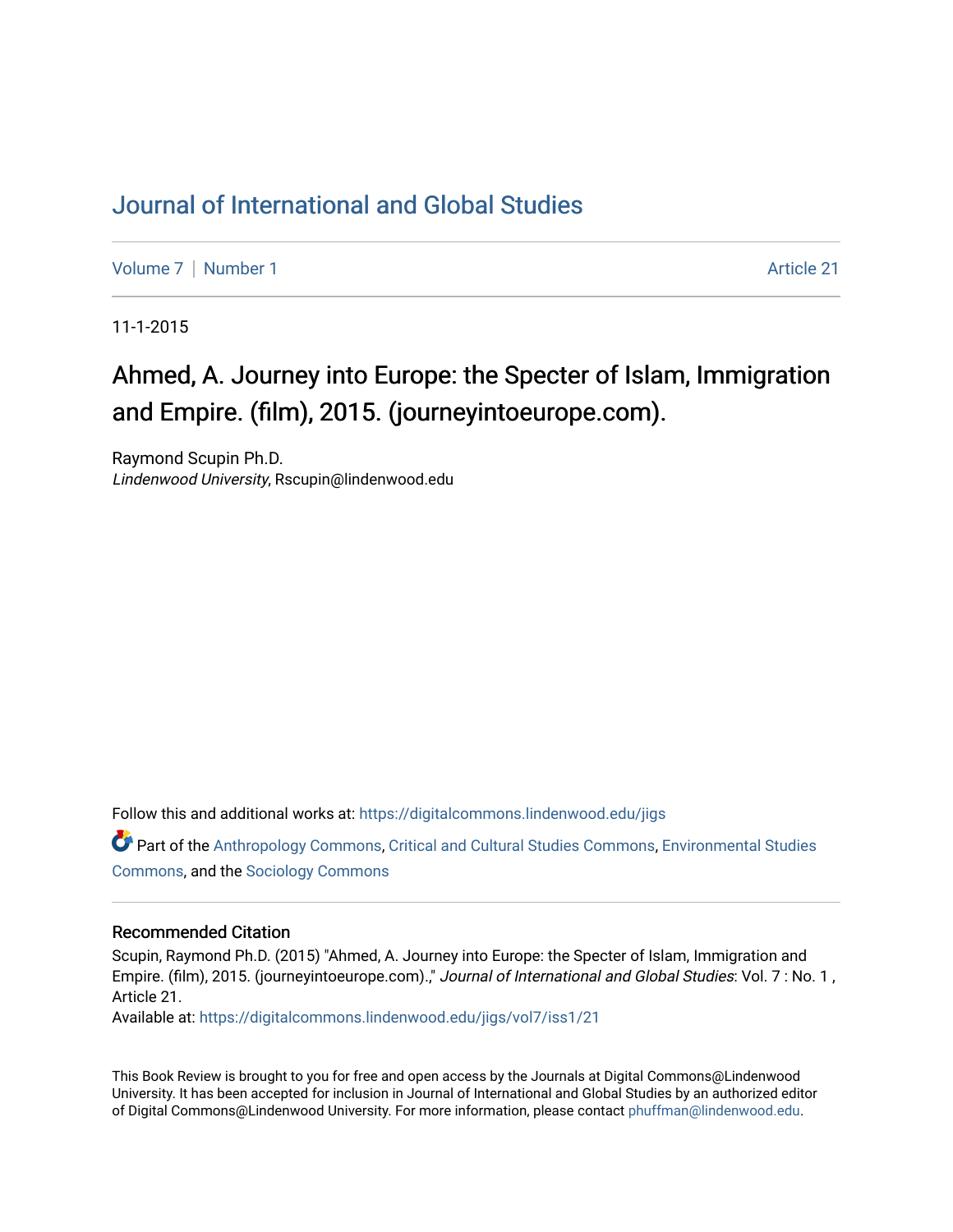## **Ahmed, A.** *Journey into Europe: the Specter of Islam, Immigration and Empire.*  **(film), 2015. (journeyintoeurope.com).**

Akbar Ahmed is the Ibn Khaldun Chair of Islamic Studies at American University in Washington, D.C.; a nonresident senior fellow at the Brookings Institution; and a visiting professor at the U.S. Naval Academy in Annapolis, M.D., where he was the First Distinguished Chair of Middle East and Islamic Studies. Ahmed is a prolific anthropologist who was trained at the University of Cambridge and at the School of Oriental and African Studies at the University of London. He was also the Pakistan High Commissioner and Ambassador to the U.K. and Ireland. Formerly, he taught at Princeton, Harvard, and Cambridge Universities.

 One integral aspect of Ahmed's *oeuvre*, which includes over twenty awardwinning books,<sup>1</sup> is his participation in film production. While at the University of Cambridge, he directed and narrated a six-part BBC TV series called *Living Islam*, which presented the complexity and diversity of the religious and political culture of Muslim communities throughout the world. This BCC series helped illuminate and demystify Islamic culture and countered the simplistic "clash of civilizations" thesis of Bernard Lewis and Samuel Huntington. The 'clash thesis,' especially following 9/11, became the dominant metanarrative that perpetuated and fostered "Islamophobic" attitudes among many people within the U.S., Europe, and the West. Recently, in 2014, Ahmed took his team of anthropological researchers and film assistants to produce, direct, and narrate the film *Journey into Europe: the Specter of Islam, Immigration and Empire* to explore the realities of the relationship between Europe and Islam. $<sup>2</sup>$  This film project is vitally</sup> important and particularly relevant in light of the current political instability and acts of extreme violence occurring in the Middle East and North Africa and the resulting immigration crisis that has flooded Europe with Muslim refugees fleeing war. The film was supported and funded by Stiftung Mercator, a private foundation based in Germany that fosters science, the humanities, education, and international understanding. Specifically, the principal goals of the foundation are to develop and fund projects in order to strengthen Europe by improving pluralism and to reduce inequalities by assisting the integration of immigrants of different backgrounds through equal education opportunities for everyone. These goals coincide with the main purposes of Ahmed's various books, research, and film projects.

 $\overline{\phantom{a}}$ 

<sup>1</sup> Other books by Ahmed include the critically acclaimed *Journey into Islam: The Crisis of Globalization*, which discussed Muslim perceptions of the United States and its Western allies. Another book, *Journey into America: The Challenge of Islam* detailed the life of Muslims in the U.S. and the views of Americans toward Muslims. Ahmed's *The Thistle and the Drone: How America's War on Terror Became a Global War on Tribal Islam* was partially based on his experience as a district officer in Waziristan for the Pakistani government prior to his earned degrees in anthropology. The book describes the Pashtun, as well as many other tribal and peripheral Muslim groups throughout the world encountering globalization and the 'war on terror.' See my review of this book in the *[Journal of International and Global Studies](http://www.lindenwood.edu/jigs)*, Volume 6, Number 1: 149-152. Ahmed's forthcoming book *Journey into Europe: Islam, Immigration and Identity*, published by the Brookings Institution Press will supplement the current film.

<sup>2</sup> Ahmed became involved in another important film project in the 1990s in consulting on the documentary feature film *Mr. Jinnah: The Making of Pakistan*, starring Sir Christopher Lee. The 1998 film was made to help commemorate the fiftieth anniversary of the formation of Pakistan by Muhammad Ali Jinnah, the Quaid-e-Azam.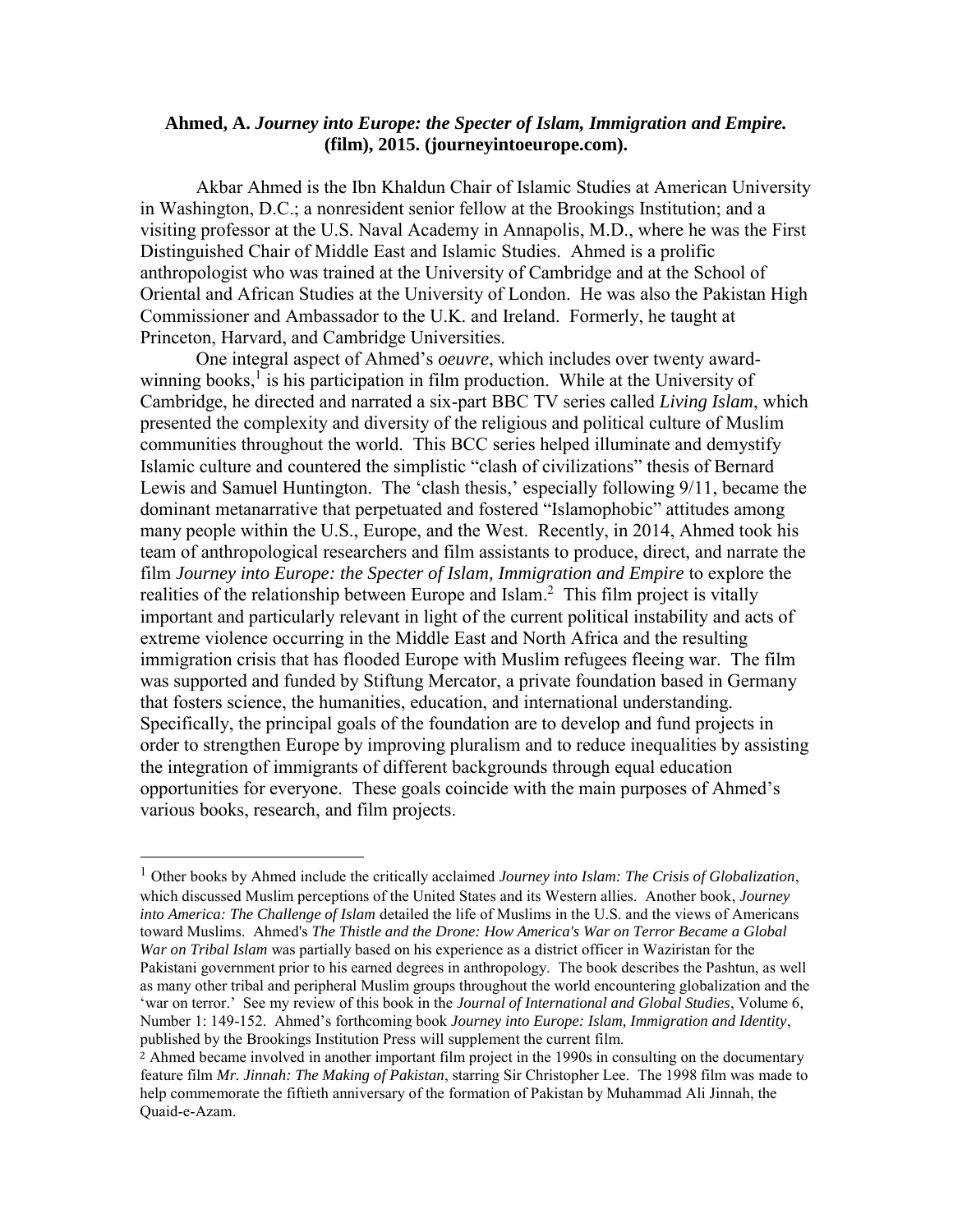The major theme of *Journey into Europe* is that Europeans are divided regarding the Muslim presence in their midst. Although it appears that most Europeans desire a plural society and accept the Muslim presence, some express fear and are threatened by Islam. In the beginning of the film, media images that demonstrate some aspects of terrorism in Europe are shown, including footage of news reports of an attack on military barracks in the UK, the stabbing of a British soldier by a Muslim, the famed beheading of a journalist by a British Muslim member of ISIS, the Charlie Hedbo murders, and an image of a Muslim immigrant shouting in English, "We must have an eye for an eye." These types of media images have helped produce a sort of hysteria among many Europeans regarding Islamic extremism, with a recent Pew Survey finding that the percentage of citizens who reported feeling "*very* concerned about Islamic extremism in their [countries]" has, since 2011, increased by 38% in France, 29% in Spain, 21% in the United Kingdom, and  $20\%$  in Germany (emphasis in original).<sup>3</sup> Xenophobic views coupled with notions about how Islam is incompatible with Western civilization have flooded the European media.

The film is divided into three different parts: a portrait of Islam in Spain (in the region of Al-Andalus, also called "Muslim Spain," referring generally to the portion of the Iberian Peninsula once governed by Muslims) and Sicily; the influence of the Ottoman Empire on Europe, especially in reference to the Balkan conflict in the 1990s; and British and French colonialism and how European colonization of African, Middle Eastern, and South Asian nations led to the subsequent Muslim immigration into Europe. The first phase of the film begins in the city of Cordoba, Spain with interviews with the mayor, who describes how Muslims in Andalusia had a deep influence on European culture, through its architecture, philosophy, music, science, medicine, education, poetry, and art. The Spanish term *La Convivencia* (meaning "the Coexistence") is introduced, referring to the period of Muslim rule in Al-Andalus from the early eighth century until the late fifteenth century when Muslims, Jews, and Christians lived and collaborated with one another in relative peace. Ahmed is careful not to romanticize this period and makes a reference to tensions among the communities and explains how these tensions eventually led to the Spanish Christian regime carrying out ethnic cleansing of the Jews and Muslims in 1492. Current Muslim residents of the Al-Andalus region feel a sense of ostracization—if not fear—in the face of growing European resentment and xenophobia. Outside of a mosque in Granada, Spanish Muslim women complain about how they are discriminated against for wearing their Muslim head covering, the *hijab*, especially after the Madrid terrorist bombing of 2004. Ahmed concludes the visit to Spain with a comment on how desperately contemporary Europe needs a new *La Convivencia*.

In Palermo, Sicily Ahmed discusses Roger II, the twelfth century king of Sicily and his grandson Frederick II, the Holy Roman Emperor of the thirteenth century, both of whom were both buried under the Cathedral of Palermo, built over an Arab mosque. These Christian rulers had a great deal of contact with the Muslims of Sicily and spoke fluent Arabic. Demonstrating the influence of Islam in Sicily, we view the Palatine royal chapel, with its Arab arches and its ceiling adorned with Arabic inscriptions, including *Bismillah ir-Rahman ir-Rahim* (meaning, In the name of [God,](https://en.wikipedia.org/wiki/God_in_Islam) [the Most Gracious,](https://en.wikipedia.org/wiki/Rahman_(Islamic_term)) [the](https://en.wikipedia.org/wiki/Rahim) 

 $\overline{\phantom{a}}$ 

<sup>3</sup> Pew Research Center July 16, 2015. "Extremism Concerns Growing in West and Predominantly Muslim Countries." http://www.pewglobal.org/2015/07/16/extremism-concerns-growing-in-west-andpredominantly-muslim-countries/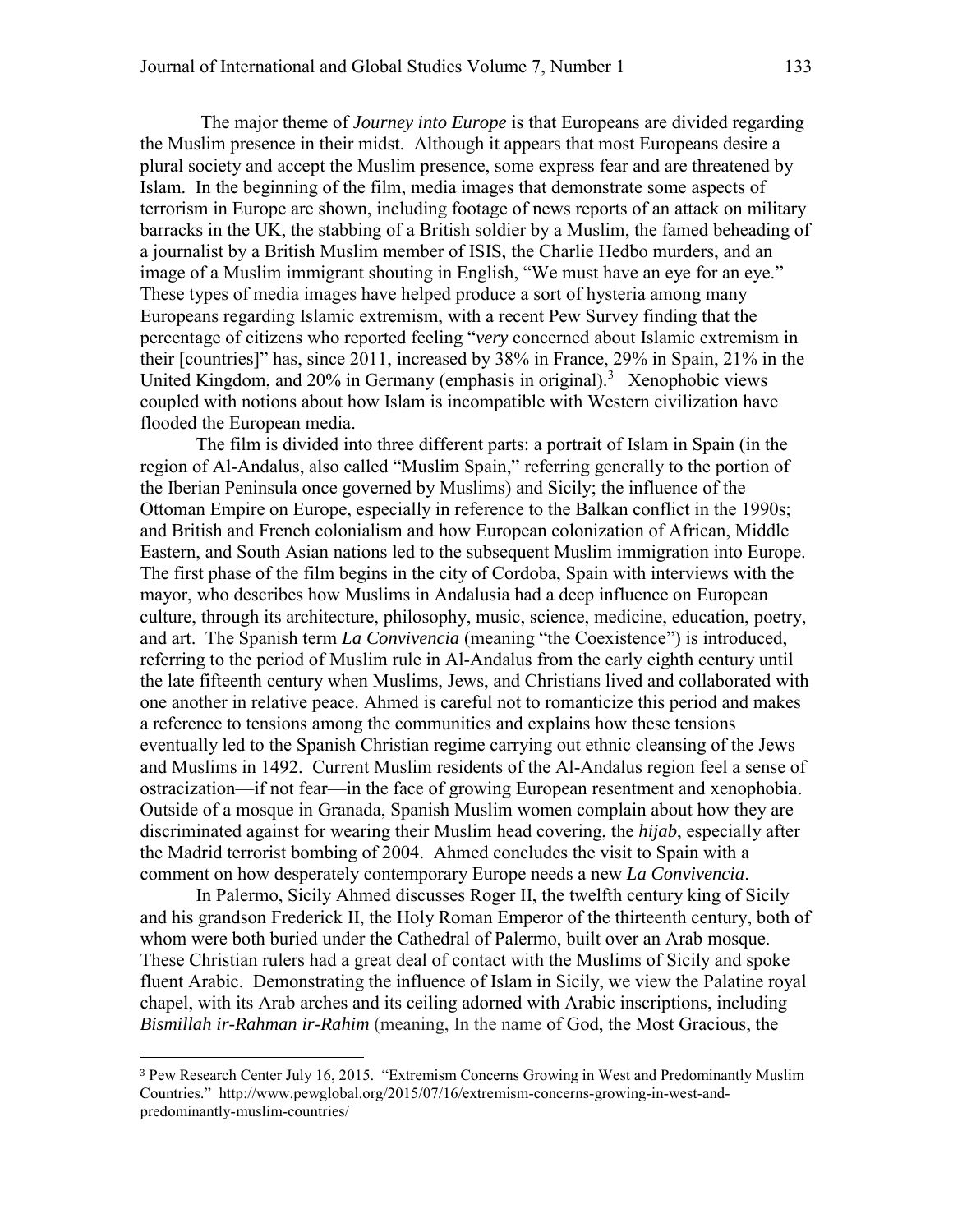[Most Merciful](https://en.wikipedia.org/wiki/Rahim)). Various Sicilians comment on how much of their vocabulary, their foods, and many other aspects of their everyday lives have been influenced by Arab and Muslim culture. One scholar notes how Muslims are now coming to Europe seeking knowledge and education, which is something of a "full circle" (if not ironic) development, as innovations in knowledge and education were originally brought to Europe by Muslims.

The second phase of the film moves to the Balkans to explore the role of the Ottoman Empire in Europe. A visit to Bosnia-Herzegovina illustrates not only the devastating conflict there between Muslims and Christians in the 1990s, but also how Islam has influenced Balkan culture. Mustafa Ceric, the Grand Mufti of Bosnia-Herzegovina, comments on how the region's multicultural religious communities were cooperative before the Balkan conflict began. In Fojnica, the film focuses on the *Ahd-Namah*, a proclamation of the Ottoman Sultan who recognized the Catholic priests and offered protection to the Christian communities in Bosnia. A Jewish rabbi who spoke Ladino—a language originally spoken among the Sephardic Jews in Spain—remarks on how Bosnia-Herzegovina is free of anti-Semitism. Nevertheless, the film shows how contemporary Serbian films such as "Dracula Untold" clearly reflect Islamophobia and thinly veiled hatred of the Turks. To remind us of the horrors of the Balkan conflict, Ahmed visits the site of the 1995 Srebrenica genocide of some 8,000 Bosnian Muslim men and boys by Serb forces as Dutch soldiers stood by. The Balkan phase of the film ends with a visit to Greece. The Muslims of Greece face the rise of the racist political party Golden Dawn, a Nazi-like group that has been attacking mosques and Muslims.

 The third phase of the film investigates French and British colonialism and its context for much of the Muslim immigration into Europe. In Marseille, the film focuses on Algerian Muslims immigrants, who have been moving to France since the end of World War II. The rise of Marie Le Pen's anti-immigrant party, France's headscarf controversy, and how debates about Muslim assimilation, and fears of a burgeoning "Euroarabia" dominate the political discourse in France are noted. When 300,000 Muslim residents of Marseille received 22 million Euros to build a mosque, it created open protests by non-Muslim French citizens. One French Muslim scholar comments on how ISIS is able to recruit young Muslims from dysfunctional families, many of whom, she says, are former drug dealers who learned about Islam in prison. She indicates that these young Muslims are alienated and in search of an identity and 'mother comfort' within a French society that does not teach any Islamic history or culture in its educational system.

 The film crew moves to London and the UK to investigate the role of the British-Pakistani Muslims who have migrated since the end of colonialism in South Asia. Many of these Pakistani migrants have become extremely successful in the UK. One of them, Mohsin Akhtar, has become one of the largest landowners in the UK, and he expresses his love and devotion to English society. Other Pakistanis have become Cabinet Ministers in the UK government. However, just as in other areas of Europe, the visit to the UK shows a mixed picture for Muslim immigrants. In a visit to the Edinburgh Central Mosque, Muslims mention how since 9/11 and 7/7, they feel that they are being scrutinized by the police and discriminated by those Scottish and British citizens who have been influenced by Orientalist stereotypes. On the other hand, a visit to Ireland depicts how some Sufi Muslims visit the shrine of "Sheik Patrick," and pray with some